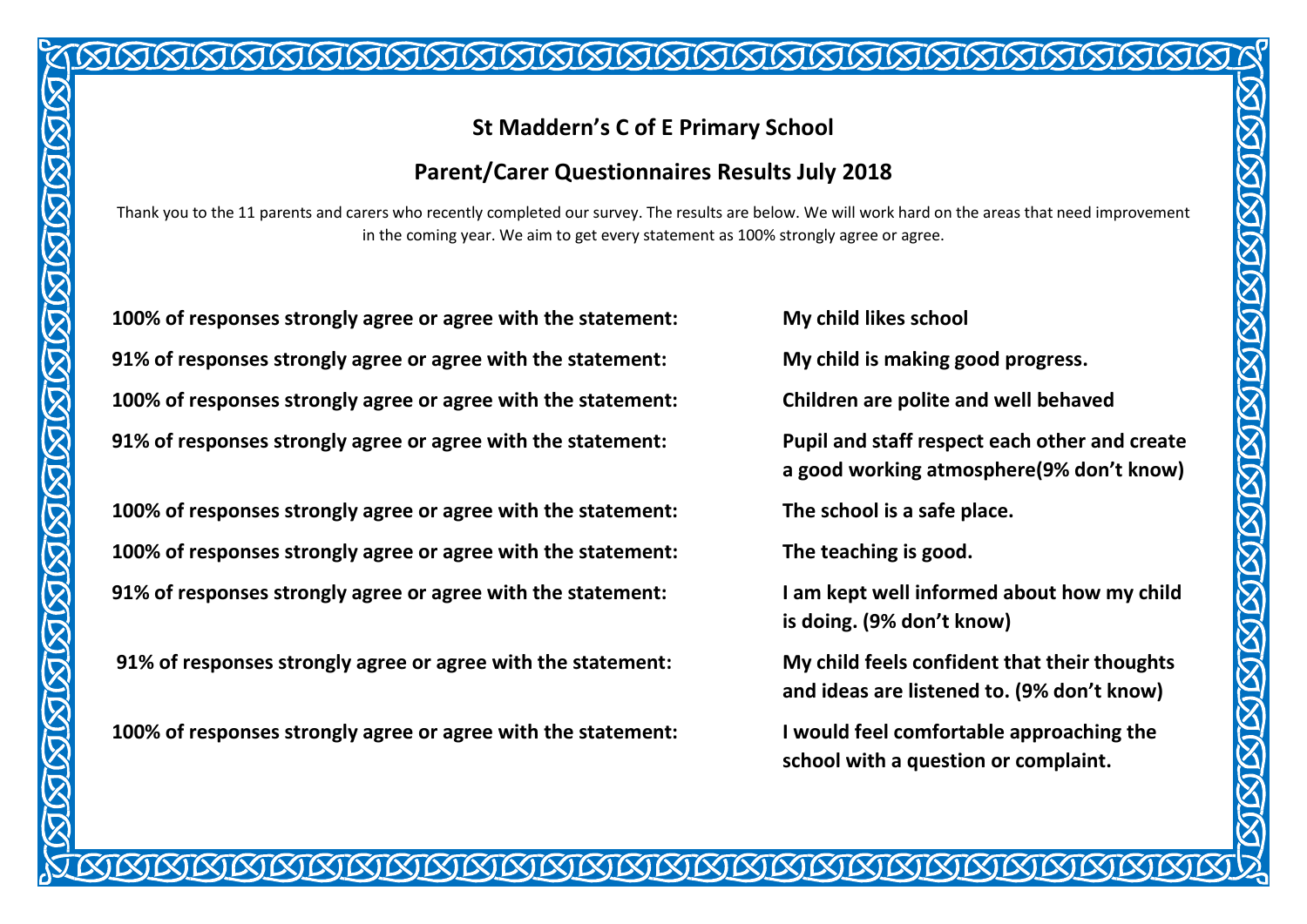# 

**91% of responses strongly agree or agree with the statement: Staff expect my child to work hard and** 

**100% of responses strongly agree or agree with the statement: The school is well led and managed. 91% of responses strongly agree or agree with the statement: The school is well organised. 91% of responses strongly agree or agree with the statement: Staff are committed to the work of the school** 

**100% of responses strongly agree or agree with the statement: Staff treat my child fairly. 100% of responses strongly agree or agree with the statement: The school seeks the views of parents and** 

**64% of responses strongly agree or agree with the statement: The school provides appropriate homework** 

**100% of responses strongly agree or agree with the statement: The school is helping my child become** 

**73% of responses strongly agree or agree with the statement: There is a good range of after school** 

**achieve his/her best (9% don't know)**

**and want all pupils to achieve high ` standards (9% don't know)**

**takes into account their suggestions and concerns.**

**(18% disagree, 18% don't know)**

**mature and independent.** 

**activities that interest my child (27% disagree)**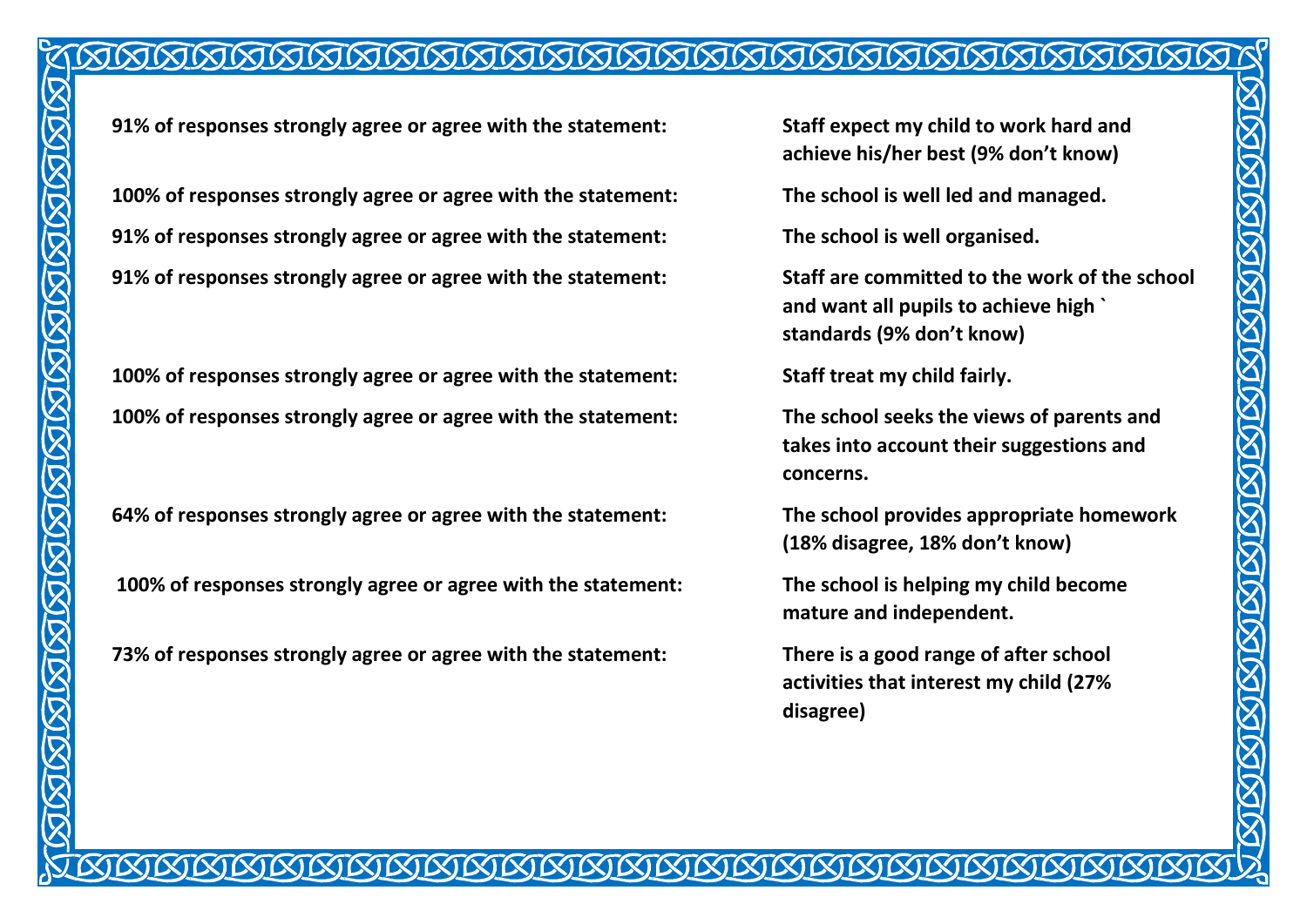# 

**91% of responses strongly agree or agree with the statement: The school is outward looking contributes to** 

**82% of responses strongly agree or agree with the statement: The school actively involved governors,** 

**91% of responses strongly agree or agree with the statement: The school reflects the ethos and practise of** 

**the local community and is well thought of (% don't know)**

**parents and other people in its work. (18% don't know)** 

**a Church of England School (4% don't know)**

**We are currently in Learning Partnership with St Mary's C of E School. Have you any comments about this arrangement?** 

- Seems a good idea as St Maddern's is such a small school and it can share resources with St Marys'
- Giving Madron children more opportunities
- It seems to be working but I could feel more confident with a full-time head at the school
- $\bullet$  I think this works well and provides different experiences for the children.
- Seems to work well
- We don't see any problems it seems to run smoother since Mrs Tyreman has taken over

#### **Is there anything that you think we could do to make school life better for your child?**

- Better communication write on whiteboard outside class
- Make sure dates in newsletter accurate
- Parents swearing outside school as they wait for children
- Good if pre school could be open on Thursday and Friday afternoons
- Better after school clubs
- More homework